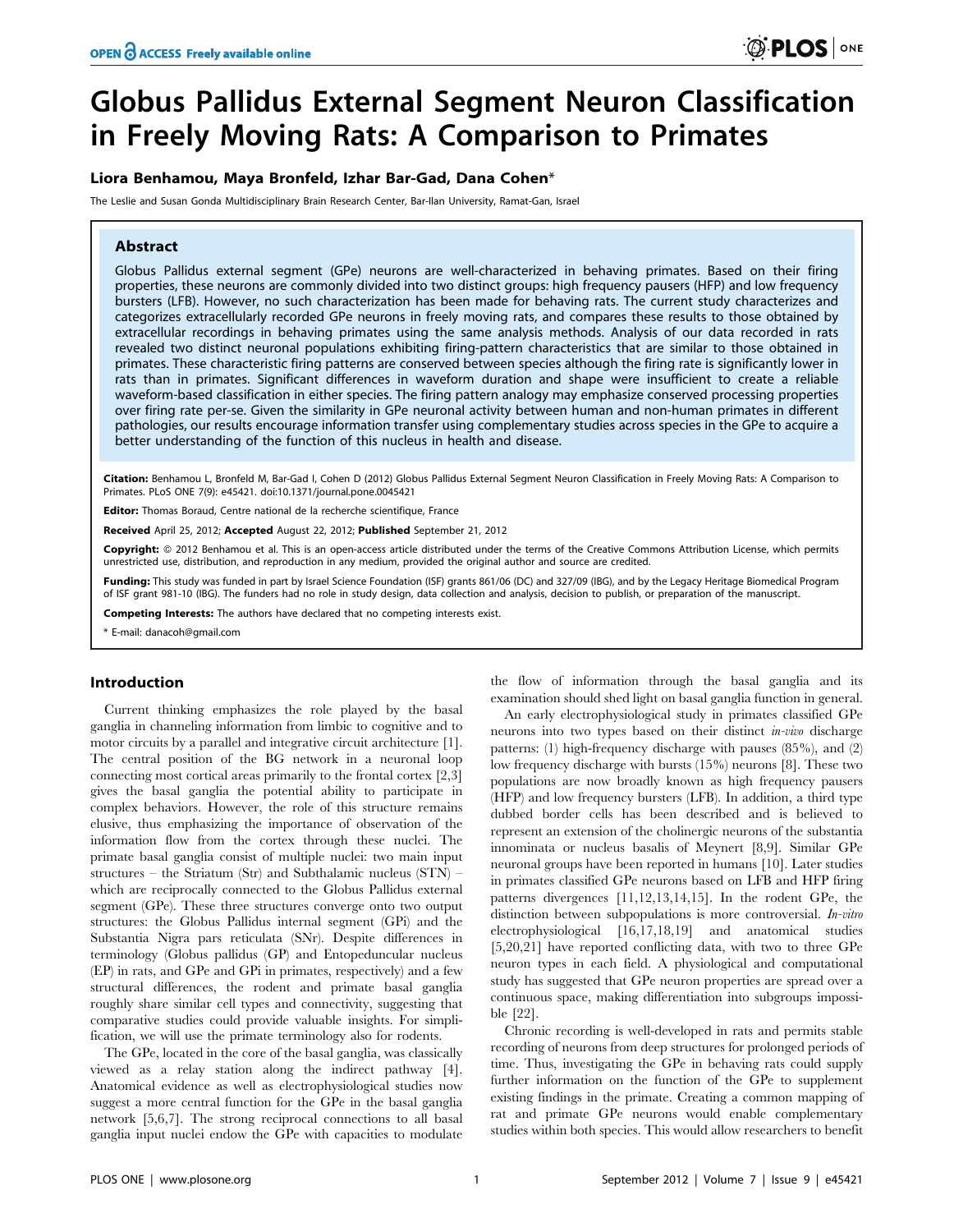from findings on each species while minimizing the limitations inherent to each. Given the interest in observing the information flow through basal ganglia nuclei and the lack of consensus regarding the categorization of rat GPe neurons and their relation to categorization in primates, the current study was designed to provide a classification of GPe cells in rats by drawing parallels between extracellularly recorded GPe neurons in behaving primates and freely moving rats.

## Methods

## Surgucal Procedures and Data Collection

Rats. All procedures were in accordance with the National Institutes of Health Guide for the Care and Use of Laboratory Animals and the Bar-Ilan University Guidelines for the Use and Care of Laboratory Animals in Research. All procedures were approved and supervised by the Institutional Animal Care and Use Committee (IACUC). This procedure was approved by the National Committee for Experiments in Laboratory Animals at the Ministry of Health (permit number 01-01-10). Activity of Globus Pallidus neurons was recorded in three freely moving adult male Long-Evans rats alternating between periods of immobility and exploration of the recording cage. The surgical procedure has been described previously [23,24]. In brief, adult male Long-Evans rats (Harlan) weighing 435 g on average, (range: 415 to 445 g) were sedated with 5% isoflurane and then injected i.m. with ketamine HCl and xylazine HCl (100 and 10 mg/kg, respectively). Supplementary injections of xylazine and ketamine were administered as required. The rat's head was fixed in a stereotaxic frame (Kopf Instruments, USA). After sterilization of the skin, an incision was made in order to expose the skull surface. Connective tissue was removed and the skull surface cleaned. Two craniotomies, slightly larger than the electrode, were made bilaterally above the GPe (AP:  $-1.4$ , ML: 3.6, DV:  $-6.6$ ). 2×8 electrode arrays made with isonel coated tungsten microwires (50 microns diameter – California Fine Wire Company) or 27 gauge cannulae filled with 8 Formvar coated Nichrome wires (coated: 0.0015", A–M Systems, Inc.) were slowly introduced into the GPe (impedance  $0.1-0.2$  M $\Omega$ ) at 1 kHz). Electrodes were fixed in place using dental cement, leaving the upper part of the connectors exposed.

At the end of the experiment, the rats were anesthetized with ketamine HCl, xylazine HCl and morphine (100 and 10 mg/kg and 0.15 ml/kg, respectively), and electrolytic lesions were made before perfusion with 10% formalin, brain fixation with 20% sucrose and formalin followed by cryostat sectioning of 60  $\mu$ m thick slices. Electrode placement was confirmed histologically with a microscope (Nikon Eclipse E400,  $1 \times / 0.04$ ).

Following about 10 days of recovery from surgery the animals were connected to the recording system. Neural activity was amplified, band-pass filtered at 150–8000 Hz and sampled at 40 KHz using a multichannel acquisition processor system (MAP system; Plexon Inc, Dallas, TX, USA). All waveforms exceeding a selected threshold were saved and offline sorted for later analysis. Most of the channels containing neurons were also recorded continuously at the same sampling rate to enable additional assurance of single neurons' quality. Offline sorting was performed on all continuously recorded units (OfflineSorter V2.8.8; Plexon, Dallas, TX) and the data were analyzed using custom-written MATLAB software (R2010b, MathWorks Inc., Natick, MA). The animals' activity was continuously monitored in the chamber to ensure that throughout recordings they remain awake.

Monkeys. All procedures followed the National Institutes of Health Guide for the Care and Use of Laboratory Animals, Bar-Ilan University Guidelines for the Use and Care of Laboratory

Animals in Research and in accordance with the recommendations of the Weatherall Report. All procedures were approved and supervised by the Institutional Animal Care and Use Committee (IACUC). This procedure was approved by the National Committee for Experiments in Laboratory Animals at the Ministry of Health (permit number 18-07-08). Data were obtained from two male cynomolgus monkeys (Macaca fascicularis). The monkeys were kept in an enriched environment under fixed day/night light cycle. During the training and recording periods the animals had free food and were under water restriction. They received their daily water during the experimental session and were supplemented as required following the session. The monkeys' water, food consumption and weight were measured daily and their health was monitored by a veterinarian. Full details of the surgery and recording procedures have been provided previously [25]. Briefly, the monkeys underwent a surgical procedure to attach a recording chamber to the skull allowing access to the GPe and other cortical and basal ganglia structures. The surgical procedure was performed under aseptic conditions and general anesthesia induced by intramuscular ketamine-HCl  $(10 \text{ mg/kg})$  and Domitor  $(0.1 \text{ mg/kg})$  and maintained by isoflurane  $(1-3\%)$ ,  $N_2O$   $(1\%)$  and oxygen  $(1\%)$  ventilation delivered through tracheal intubation. Appropriate analgesics and antibiotics were given during surgery and postoperatively as required. All surgeries and follow-ups were under the supervision of a veterinarian. All efforts were made to minimize suffering. Recording sessions began after recovery from surgery. The monkeys were seated in a primate chair with their head fixed during the recording sessions. Using a cylindrical guide, eight glass-coated tungsten microelectrodes (impedance  $0.2-0.7$  M $\Omega$  at 1 kHz) were advanced separately into the GP. The electrode signal was continuously sampled at 40 kHz (Alphamap 10.10, Alpha-Omega Engineering), amplified  $(\times 1000)$  and wide bandpass filtered (2–8000 Hz four-pole Butterworth filter) (MCP-Plus 4.10, Alpha-Omega Engineering). Action potentials of individual neurons were sorted offline (OfflineSorter V2.8.7; Plexon, Dallas, TX). The external (GPe) and internal (GPi) segments were distinguished online based on characteristics of neuronal activity and the existence of border cells and white matter between the two segments. Only high-frequency pausers (HFP) and low-frequency bursters (LFB) from the GPe, identified as single neurons using offline sorter, were included in this study. The average recording time per neuron was  $120 \pm 47$  seconds (mean $\pm$ STD).

Following the end of the experiment, animals were anesthetized with ketamine (10 mg/kg) and stereotactic marking microlesions (DC current 60  $\mu$ A for 30 s) were made. The lesions were targeted to dorsal white matter tracts at the anatomical plane that was derived from electrophysiological mapping to be consistent with the anterior commissure (AC0) position. Animals were then deeply anesthetized using sodium pentobarbital (50 mg/kg) and transcardially perfused with 1 liter of physiological saline, followed by 1 liter of 4% paraformaldehyde. The whole brain was removed and buffered in graded sucrose solution 10–30% over 7 days. The brain was then frozen at  $-25^{\circ}$ C and cut in the coronal plane using a cryostat (Leica Mycrosystems). Each section of interest was mounted onto glass slides and Nissl stained. Contours of brain structures were traced using the digitized images and the anteroposterior position of each injection site was plotted on coronal planes, taking AC0 as the origin of the system axes.

#### Data Analysis

Statistical analysis. All the data are presented as the mean  $\pm$  SEM. Analysis was structured as 2×2 interactions of animals (primates vs. rats) and cell type (HFPs vs. LFBs) evaluated by a N-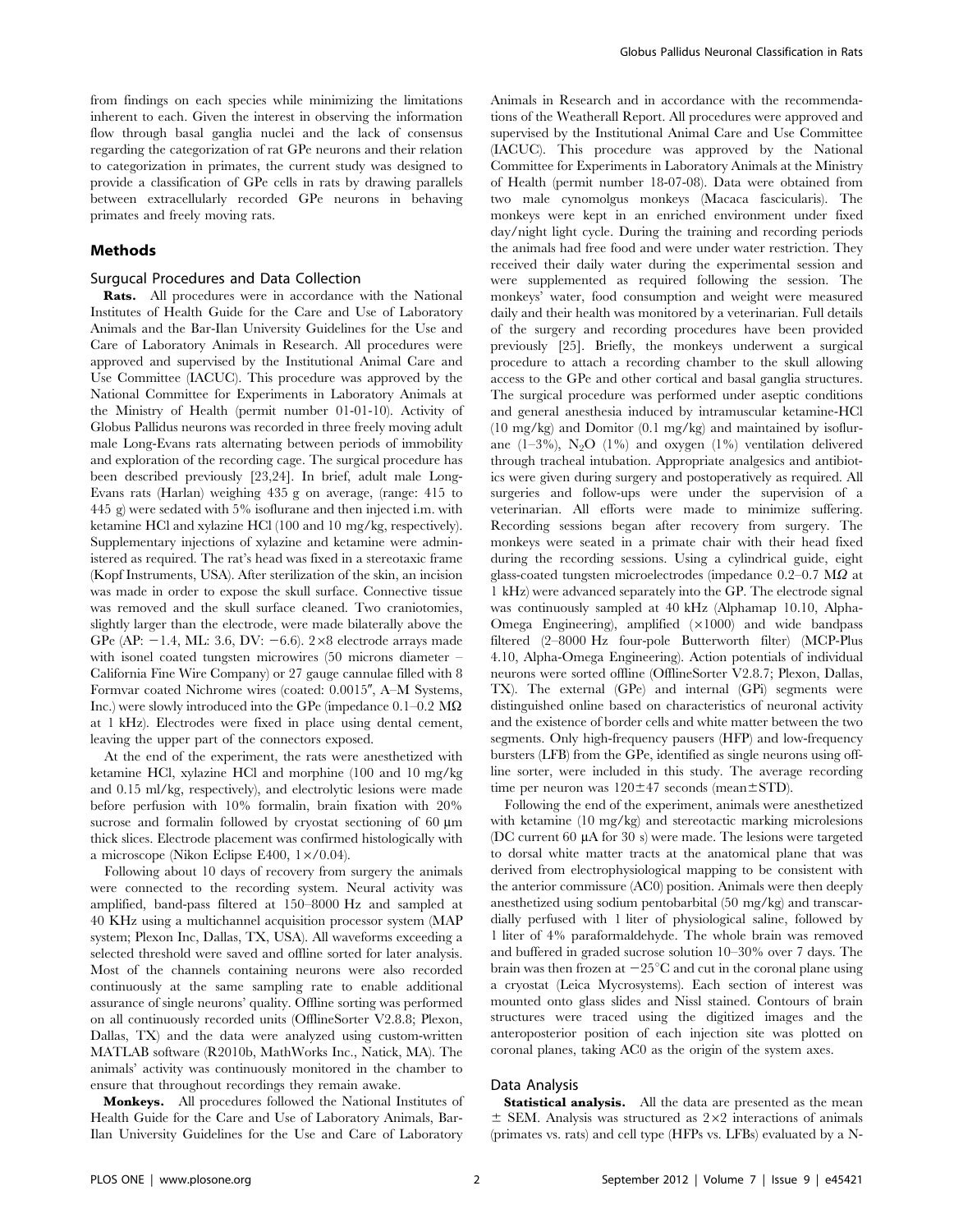way analysis of variance (ANOVAN). Multiple comparisons based on a non-parametric test (Kruskal-Wallis test) provided similar results. Comparison of two groups that did not follow a normal distribution was evaluated by the non-parametric Mann-Whitney U-test.

Waveform parameters. Waveform parameters consisted of valley width, peak to valley ratio, peak to valley duration, peak and valley amplitudes and zero-cross. The valley is the minimal amplitude time point and the peak is the maximal amplitude time point coming after the valley. Briefly, valley width describes the duration of the extracellular waveform at its half amplitude, the peak to valley ratio is the absolute value of the peak amplitude divided by the valley amplitude and zero-cross describes the time elapsed between the two time points around the valley in which the amplitude equals zero.

Firing parameters. Firing parameters including Coefficient of Variation (CV), Fano Factor (FF), firing rate, mode Inter-Spike Interval (ISI) and peri-modal width were calculated. The term coefficient of variation defines the standard deviation of the ISI distribution divided by its mean. The Fano Factor is the variance of the spike count distribution calculated in non-overlapping time windows, divided by its mean (window duration equals the median ISI of every single neuron). The firing rate is the total number of spikes divided by the total recording time (spike count rate). Mode ISI describes the mode value of the ISI distribution using 1 ms precision bins. In addition, in order to estimate the variability of ISIs values around the mode ISI and thereby measure the ISI distribution width, we calculated the peri-modal width which represents the width of the ISI distribution at an ordinate that equals the mode ISI divided by two.

Auto- and Cross-Correlations. Autocorrelations and crosscorrelation functions were calculated for latencies of 1000 ms (bin equals 1 ms).

The post-spike suppression (PSP) [26] was defined as the earliest latency at which the rate equaled the average firing rate in the autocorrelation.

An Autocorrelation-Form based Category (AFC) was calculated by applying a low-pass filter on the autocorrelation function and counting the number of peaks. If the low-pass autocorrelation function presented one peak, it was identified as a burster and if two peaks were observed it was identified as a pauser. We validated this parameter by comparing the obtained categorization with a classification used in previous studies on primates.

For the cross-correlation functions, upper and lower confidence levels were calculated as follows: mean and standard deviation of the cross-correlograms at time  $\pm 4$ –5 s were calculated. The probability that the signal crosses a specified limit in 1% of the bins over one second in every bin according to the Bonferroni correction for multiple comparisons was calculated in the following manner:  $p = \frac{0.01}{N \cdot \text{bins}}$ . Assuming a normal distribution, we obtained the number of standard deviations (Z-value) required to attain the probability  $\hat{p}$  and drew the lower and upper confidence levels at the ordinates corresponding to the mean  $\pm Z$  standard deviations.

Burst analysis. In order to identify bursts in the spike trains, we used the Poisson surprise method [27]. Briefly, the Poisson surprise  $(S)$  represents the degree to which the occurrence of  $n$ spikes in time  $T$  surprises us given the neuron firing rate and assuming a Poisson process. The Poisson surprise is computed in the following manner:  $S = -\log P$ , where P is the probability that, in a random spike train having the same firing rate (r), a given time interval of length  $T$  contains  $n$  or more spikes.

$$
P = e^{-rT} \cdot \sum_{i=n}^{\infty} \frac{(rT)^i}{i!}
$$

A time interval T was determined for each neuron depending on its firing rate as described below. Initially, an ISI shorter than T was detected. If the following ISI increased the Poisson surprise, it was added to the previously selected ISI until the Poisson surprise did not increase with an additional consecutive ISI. After burst identification, the first spike in the burst was deleted if the Poisson surprise increased by its removal from the burst. Bursts had to contain a minimum of three spikes. The burst percentage counts the number of spikes in bursts compared to the total spikes emitted by the neuron. For example, a neuron containing 20% of its spikes in bursts will obtain a burst percentage of 20%.

The Poisson surprise method requires a criterion for the time interval T to prevent faulty identification of regular ISIs occurring after a long ISI as bursts. The time interval T providing the most reliable identification of bursts by avoiding over or under-inclusion of ISIs [28] was the mean firing rate divided by 2.

Pause analysis. In order to identify pauses, the pause surprise method was used [13]. This method calculates how improbable it is that a number  $n$  of spikes or less appears in a defined period  $T$  given the average firing rate  $r$  and assuming a Poisson process. The Poisson surprise is computed in the following manner:  $S = -\log P$ , where P is the probability that in a random spike train having the same firing rate (r), a given time interval of length T contains *n* or fewer spikes.  $P = e^{-rT} \cdot \sum_{n=1}^{\infty}$  $i=0$  $(rT)^{i}$  $\frac{y}{i!}$ . From all the possible segments formed from the same core interval, the segment that maximizes the pause surprise is called a pause. First, ISIs greater than ten times median ISI were detected (core interval). Then a maximal number of 5 ISIs (upper limit of added intervals) were added one by one before or after each identified long ISI and the pause surprise was calculated. If the addition of an ISI increased the pause surprise, it was included in the pause period. In primates, according to Elias et al. (2007), only periods with a duration greater than 300 ms (minimal length of the final pause) were considered as pauses. Because rat neurons have a significantly lower mean firing rate and the probability of encountering a period of silence of 300 ms is greater than in primates, we increased the minimal duration of the final pause proportionally to the decrease in the mean firing rate compared to primates and set it at 900 ms. Two adjacent pauses were merged if the number of spikes between them did not exceed three (maximal number of spikes enabling merging of adjacent pauses). In rats, the pause fraction represents the number of minutes in which two or more pauses were observed divided by the total recording minutes. Thus, neurons were defined as pausers if they had a minimal pause fraction of 80%. Recordings in primates were shorter  $(120\pm47 \text{ seconds}; \text{ average duration } \pm \text{ STD}),$  so a neuron was defined categorically as a pauser if it displayed at least two pauses in the available recording minute without the definition of a pause fraction.

## Results

In order to explore the similarities and differences in rat and primate GPe activity, we characterized and compared the activity of 49 GPe neurons recorded in three rats and 63 GPe neurons recorded in two primates. The position of all electrodes used for recording GPe neurons in rats was verified by electrolytic lesions and histological slice observation (see Methods). An example of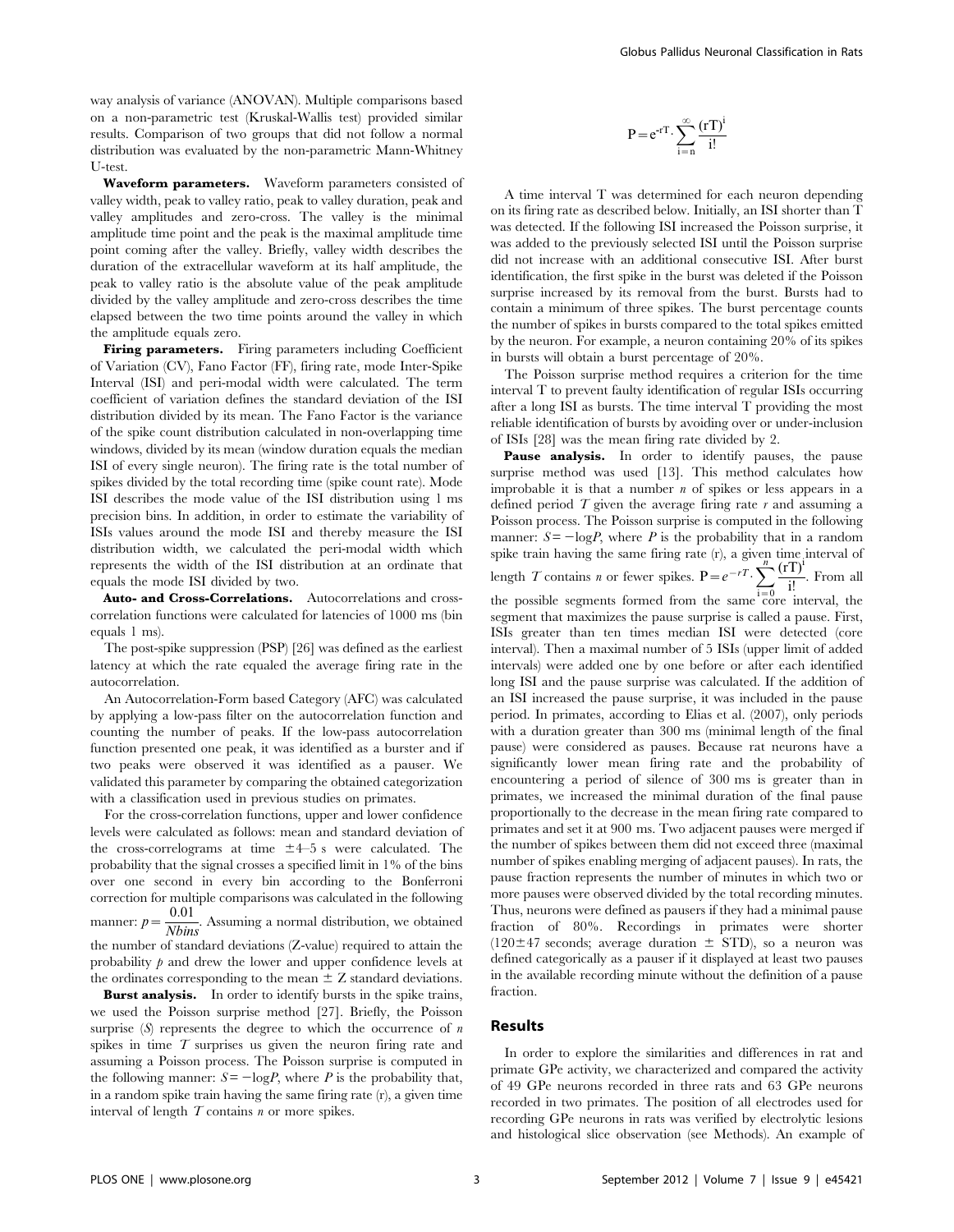electrode positioning in rats is shown in Figure 1A and its corresponding coronal slice is shown in Fig. 1B. A summary of all electrode positioning in rats is shown in Figure 1 C. Initial observation of the recorded spike trains revealed that, on average, firing rates recorded in rats  $(20.07\pm2.87 \text{ spikes/s})$  were significantly lower than those recorded in primates  $(73.37 \pm 4.27$  spikes/ s; Mann Whitney U-test;  $p<0.001$ ). Nonetheless, two main firing patterns could be distinguished in both species: one consisting of tonic Poisson firing and the other consisting primarily of bursts. Some of the tonically firing neurons also presented periods of silence or pauses. Interestingly, in rats, we did not record neuron with firing patterns resembling border neurons. Autocorrelations and spike trains of rat and primate GPe neurons representative of the three firing patterns types (i.e. low frequency with bursts, higher frequency with and without pauses) are shown in figure 2. We observed a remarkable similarity between rat and primate firing patterns belonging to the same group (compare traces in Fig. 2A & D; 2B & E; and 2C & F). Therefore, we decided to categorize rat GPe neurons based on firing properties, as commonly done in primates. To that end, we measured and calculated a variety of neuronal firing properties such as the coefficient of variation (CV), the Fano factor (FF) and post-spike suppression, and tested whether the two observed populations were also distinct in rats. We found that a data presentation based on firing properties of post-spike suppression, FF and the autocorrelation-form based category (AFC) parameter created two distinct clusters in both rats and primates (Fig. 3A & B). Comparison of the current primate classification into HFPs and LFBs with that obtained earlier on the same data [29] showed a complete match with one exception  $(\sim 2\%)$  that exhibited a relatively high value of FF and AFC value of one. Based on the similarity in primate and rat cluster shapes, rat GPe neurons were classified into HFP and LFB. This classification generated 5 outlier neurons that exhibited higher FF values compared to other neurons sharing a similar AFC. By analogy to primate neuronal classification these 5 outliers (5 out of 49; 10%) were also classified as HFP. According to this classification, we obtained 8 (13%) LFB and 55 (87%) HFP neurons in primates and 13 (27%) LFB and 36 (73%) HFP neurons in rats. Based on this classification, similar fraction of pausers was identified within cells classified as HFP neuronal population in rats and primates; 10 out of 36 (28%) HFPs in rats were identified as pausers by the pause analysis and 16 out of 55 (29%) in primates.

Based on the preceding classification, different parameters were calculated and compared between the different GPe neuronal populations (HFP and LFB) found in both species in order to characterize the similarities and differences among these neuronal populations. First, we examined the average firing rates of the identified groups. Primate HFPs exhibited a significantly higher firing rate compared to the LFBs (HFP:  $80.28 \pm 4.88$  spikes/s; LFB:  $18.09 \pm 1.67$  spikes/s; p $\leq 0.001$ ; Fig. 3C) whereas in rats the differences in firing rates between HFP and LFB were not significant (HFP:  $22.39 \pm 3.11$  spikes/s; LFB:  $13.63 \pm 2.56$  spikes/s;  $p = 0.2623$ ; Mann-Whitney U-test; Fig. 3C). By contrast to the firing rates, all parameters characterizing firing patterns properties showed similar statistically significant differences between the two classes of neurons, HFP and LFB, in the two species. These firing pattern differences were maintained between the two species. First, we looked at the parameters used for neuron classification: LFB neurons presented larger FF (rats:  $2.17 \pm 0.17$ ; primates:  $3.37\pm0.35$ ), a shorter post-spike suppression (rats:  $5.47\pm2.53$  ms; primates:  $2.43\pm0.11$  ms) and different AFC values than HFP neurons (rats:  $FF = 0.80 \pm 0.07$ ; primates:  $FF = 0.73 \pm 0.11$ ; rats: post-spike suppression =  $42.21 \pm 5.64$  ms; primates: post-spike suppression  $= 6.91 \pm 0.24$  ms) in both species (FF:  $p<0.001$ ; and post-spike suppression:  $p<0.001$ ; Fig. 3 D & E). In addition, rat neurons exhibited longer post-spike suppressions than primates (rats:  $16.53 \pm 1.88$  ms; primates:  $6.41 \pm 2.23$  ms; ANOVAN;  $p<0.001$  as can be seen in the representative autocorrelations in Fig. 2 and in Fig. 3E.

Next, we compared additional firing pattern characteristics such as burst fraction, pause fraction, mode ISI and the width of ISI distribution. As expected by their description as bursters, the LFB burst percentage was significantly higher than that of HFP in both species (rats: LFB:49.38 $\pm$ 5.37%; HFP:13.90 $\pm$ 2.34%; primates: LFB:72.64 $\pm$ 4.94%; HFP:10.36 $\pm$ 1.61%; main effect, ANOVAN;  $p<0.001$ ; Fig. 3F). In addition, the mean burst frequency of LFB neurons was  $124.9\pm82.9$ /min and  $238.4\pm14.9$  bursts/min in rats and primates, respectively. LFB neurons were burstier than HFP neurons; consequently their CV was higher than that of the HFPs in both species (rats: LFB:  $1.65 \pm 0.12$ ; HFP:  $0.98 \pm 0.08$ ; and primates: LFB:  $1.92 \pm 0.09$ ; HFP:  $1.42 \pm 0.10$ , main effect, cell type, ANOVAN;  $p<0.001$ ; Fig. 3G). Considering the overlap in firing rate between the HFP and LFB subgroups in rats, we carefully tested whether GPe neurons could make a transition from one mode of operation to the other. None of the recorded



Figure 1. Verification of electrode placement in the Globus Pallidus of rats. A: a 60 micron slice showing electrode placement in a rat GPe following electrolytic lesion. B: Appropriate coronal section from atlas (Bregma: -2.28 mm; [47]). C: Recording sites marked (grey rectangle) for all animals on a planar rat atlas slice (Bregma:  $-6.82$  mm; [47]). doi:10.1371/journal.pone.0045421.g001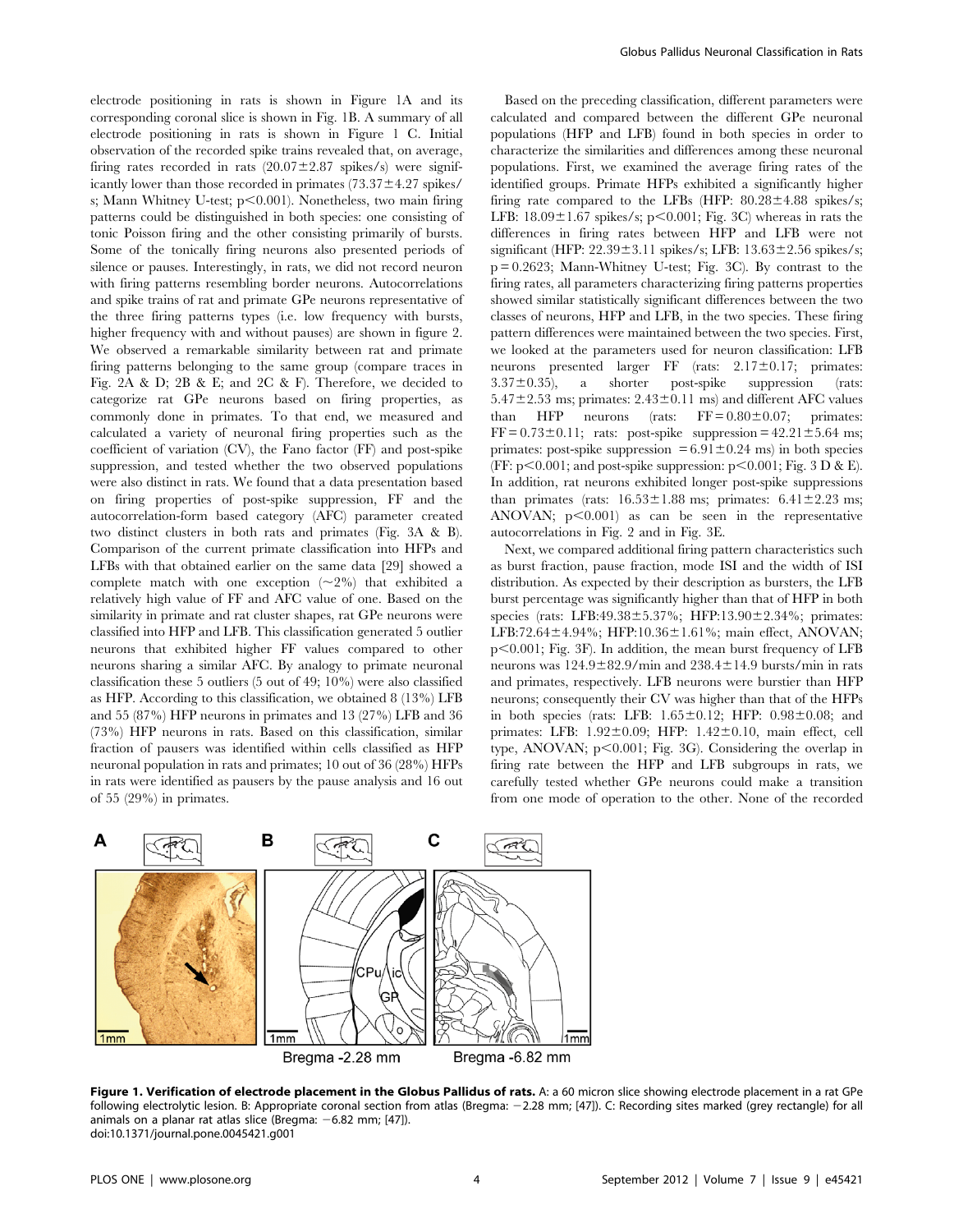

Figure 2. Typical firing patterns observed in rats (A–C) and primates (D–F). Left panel: autocorrelation using a time window of  $\pm 1$  s, middle panel: autocorrelation with x-axis expanded to ±0.1 s, right panel: spike train of the example neuron. A: example of HFP neuron exhibiting tonic Poisson firing without pauses. B: HFP neuron displaying pauses (pauser). C: LFB neuron (burster). D–F: same type of neurons as in A–C but in primates. doi:10.1371/journal.pone.0045421.g002

neurons displayed a transition between firing pattern typical of HFPs and that typical of LFBs.

As mentioned previously, similar percentages of tonically firing neurons in both rats and primates presented periods of pauses (rats: 28% - 10 out of 36; and primates: 29% - 16 out of 56). The mean pause frequency in the HFP subpopulation of pausers was not significantly different in rats  $(11.5 \pm 4.2$  pauses/min) compared to primates  $(17.0 \pm 4.8 \text{ pauses/min})$ . Overall, both species exhibited similar fractions of time spent in pauses (rats:  $29.9 \pm 3.6\%$ , primates:  $27.9 \pm 2.3\%$ ; p $> 0.9$ ). As expected from bursters, the mode ISI of LFB neurons was significantly shorter than HFP neurons both in rats and in primates (rats: LFB:  $8.4 \pm 1.5$  ms, HFP:  $36.7 \pm 7.9$  ms; p $\leq 0.001$ ; primates: LFB:  $4.1 \pm 1.0$  ms, HFP:  $8.0\pm0.7$  ms, p $< 0.01$ ; post-hoc Mann-Whitney U-test; Fig. 3H). In addition, the peri-modal width was significantly smaller in LFB than in HFP neurons (rats: LFB:  $15.9 \pm 3.5$  ms, HFP: 31.4 $\pm$ 4.5 ms; p $\leq$ 0.005; primates: LFB: 5.9 $\pm$ 1.5 ms, HFP:  $10.2 \pm 0.5$  ms; p $\leq 0.05$ , post-hoc Mann-Whitney U-test). Therefore, we can assume that the mode ISI approximated the intraburst ISI in LFB neurons, whereas in HFP neurons it represented the most frequent ISI value observed. Conversely, the median ISI was not significantly different between groups (rats: LFB:  $52.5 \pm 16.1$  ms, HFP:  $73.3 \pm 11.7$  ms; primates: LFB:

 $8.1 \pm 1.5$  ms, HFP:  $10.5 \pm 0.9$  ms) suggesting that the ISI distribution location itself does not differ between neuronal groups, but they have different forms. Overall, all the firing patterns parameters we looked at exhibited similar group differences among GPe neurons in rats and primates.

We then addressed the similarities and differences observed in various waveform parameters within each species. Unlike neuronal classification in other basal ganglia structures such as the striatum, we were unable to reliably classify the neurons into two distinct populations using rat or primate waveform parameters. However, following the firing pattern based classification, we tested whether the HFPs and the LFBs exhibited distinct waveform parameters in primates (Fig. 4A) and in rats (Fig. 4B). In primates, the mean valley to peak duration of LFB neurons  $(423.2 \pm 37.7 \,\mu s)$  was significantly longer than that of HFP neurons  $(228.0 \pm 10.8 \,\mu s)$ ; p<0.001, Mann-Whitney U-test; Fig. 4C). The same was observed for the zero cross parameter (LFB:  $389.3 \pm 54.5$  µs; HFP:  $220.9 \pm 7.9$  µs; p<0.001, post-hoc Mann-Whitney U-test; Fig. 4C). In rats, the mean valley to peak duration of LFB neurons  $(273.1 \pm 31.3 \text{ }\mu\text{s})$  was significantly shorter than that of HFP neurons  $(353.5 \pm 21.2 \text{ }\mu\text{s}; \text{ }p<0.05, \text{ Mann-Whitney } U\text{-test};$ Fig. 4D). This tendency was also observed for the zero cross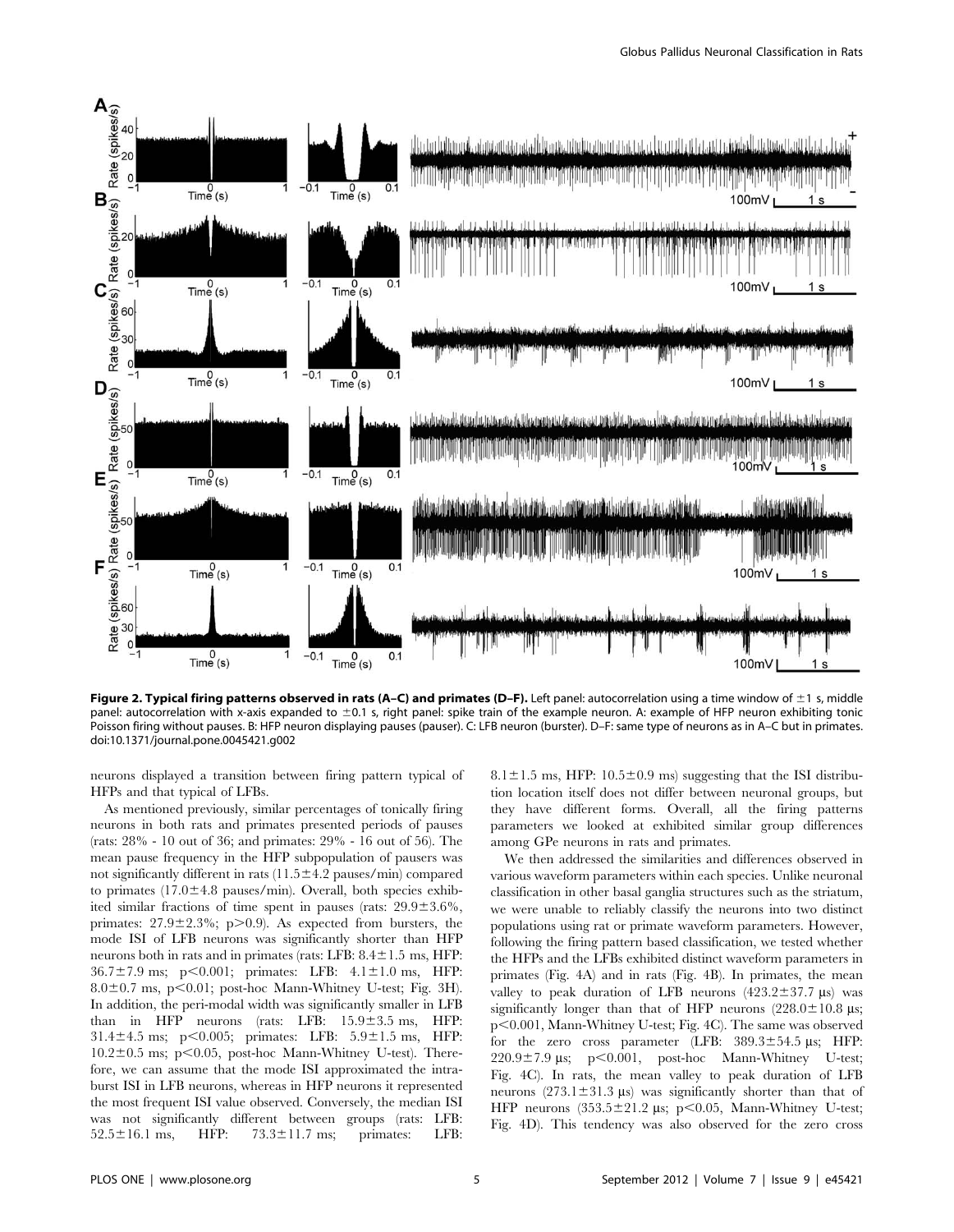

Figure 3. Neuronal classification and firing properties in primates and rats. A and B: 3 dimensional presentation of firing properties leading to the formation of distinct clusters in primates (A) and rats (B). C–H: Bar plots representing parameters of the two groups (HFP - blue, LFB - red) in the two species (left two bars - primates, right two bars - rats). doi:10.1371/journal.pone.0045421.g003

parameter (LFB:  $244.2 \pm 22.0$  us; HFP:  $350.0 \pm 21.5$  us; p $\leq 0.01$ ; Mann-Whitney U-test; Fig. 4D).

Last, we examined the temporal interactions between neuronal pairs by calculating their cross-correlograms and testing whether different neuronal pairs were significantly correlated. The vast majority (30 out of 31–97%) of rat neuronal pairs exhibited flat cross-correlograms suggesting a lack of interaction between GPe neurons, which is consistent with the primate neuronal pairs which unanimously exhibited flat cross-correlograms (30 out of 30– 100%). In rats, the only pair with a significant correlation (LFB and HFP) exhibited a wide peak centered around time 0, pointing to a probable common input that caused correlated changes in firing rate rather than a direct synaptic connection. Overall, neuronal pairs in both rat and primate GPe neurons displayed very little interaction (Fig. 5).

## Discussion

In the present study, we extracellularly recorded GPe neuron activity in rats and primates to compare neuronal activity between the two species and specifically tested whether, as in primates, rat GPe neurons could be categorized as HFPs and LFBs. Our results show that the most striking difference between the two species is



Figure 4. Waveform characteristics. A and B: normalized average waveforms of HFP (blue) and LFB (red) neurons in primates (A) and rats (B). Inset: X represents the valley to peak duration, Y the valley width and Z the zero-cross parameter. C and D Bar plots representing waveform parameters in HFP (blue) and LFB (red) neurons in primates (C) and in rats (D).

## doi:10.1371/journal.pone.0045421.g004

the neuronal firing rate, which is extremely high in primate HFPs compared to rats. Most primate studies report high firing rates of about 50 to 80 spikes/s [30,31] within a wide range of individual cell rates [32]. It appears that HFP neurons in rats exhibit a shifted range of activation and consequently a slower maximal firing rate (range of 2 to 74 spikes/s). This has been reported elsewhere [33,34,35,36] and likely reflects interspecies functional differences rather than major differences in GPe information processing strategies and capabilities. Supporting evidence for this view comes from a similar phenomenon observed in cerebellar Purkinje cells, in which rats and mice [37,38] show slower simple spike firing rates than primates [39] (approximately 40 spikes/s vs. 80 spikes/s



Figure 5. GPe neurons exhibit negligible interactions between pairs of neurons. Cross-correlations in the two species. Below the blue line: cross-correlations during a time window of  $\pm 1$  s in four units recorded simultaneously in primates. Above the blue line: same in rats. Red lines in every cross-correlogram represent the lower and upper confidence levels (see Methods).

doi:10.1371/journal.pone.0045421.g005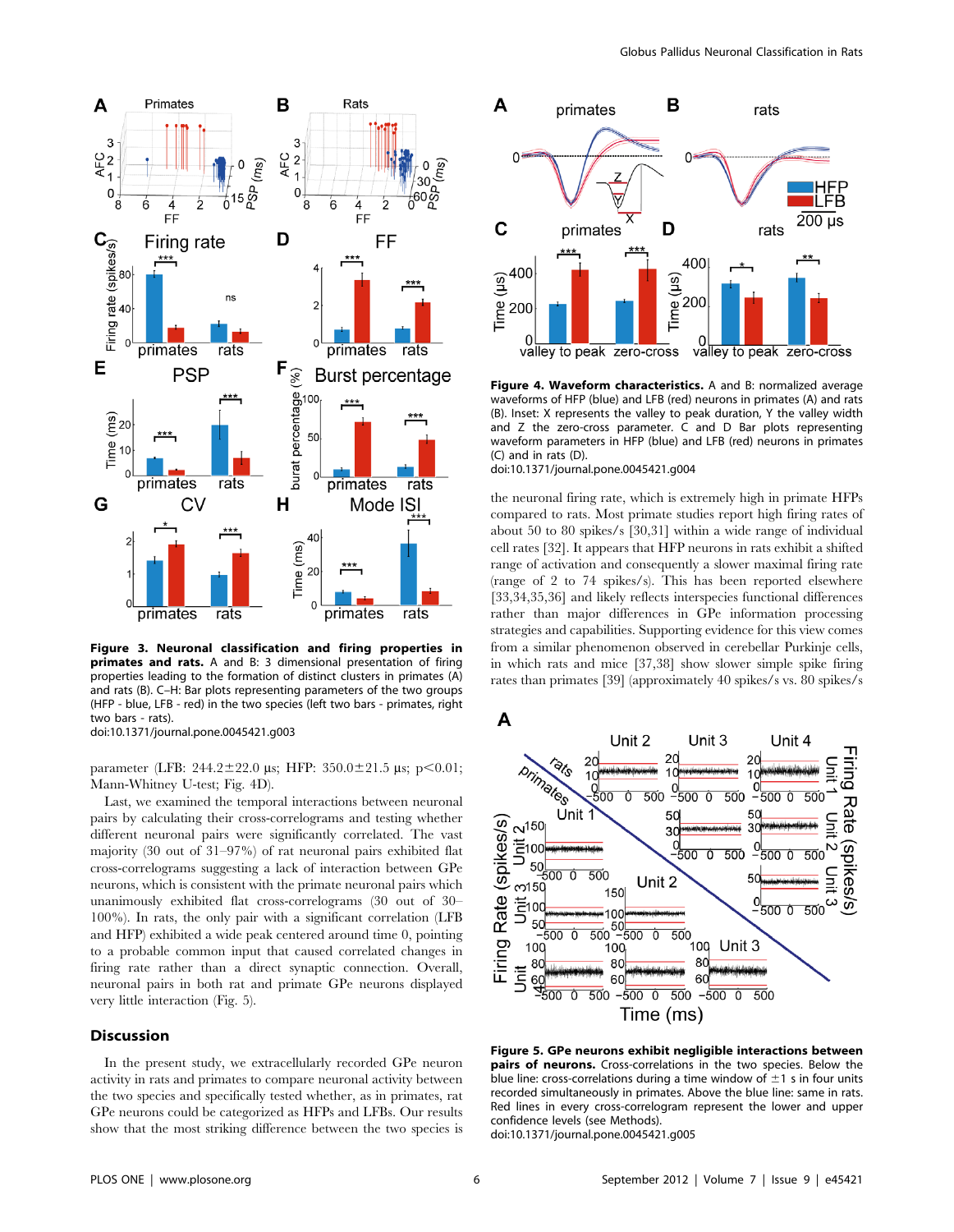on average, respectively). Waveform parameters in the two species were insufficient to create distinct subpopulations of GPe neurons in both species. Classification of the rat neuronal population based on firing pattern divergence according to the conventional division in primates since the beginning of basal ganglia electrophysiology [8] resulted in the formation of two groups: HFPs and LFBs. These subpopulations represented a proportion of 73.5% and 26.5% respectively in rats, similar to previous intracellular studies [16,18]. Importantly, previous studies in primates have characterized a proportion of 85% of HFP and 15% LFB neurons [8,15,19]. These numbers may be skewed by interspecies differences, the fact that acute experiments entail biased neuronal sampling towards the high-frequency neurons over the more quiescent neurons, or deliberate bias due to lack of scientific interest in the LFB neurons. It remains to be determined whether and how the difference in group fractions influences basal ganglia information processing.

Other diverging parameters observed in this study, such as LFB waveform duration compared to HFP neurons in rats and group fractions are in line with previous electrophysiological studies in rats [18,20]. Of special interest, previous in-vitro studies in rats obtained slight inter-population differences [18,19]. Our in-vivo results reveal that the same parameters (waveform and firing rate) could not be used to categorize GPe neurons into distinct subgroups and may not be conserved in the two species. In contrast, firing patterns led to a similar classification compared to primates; thus firing patterns *in-vivo* differ from those observed *in*vitro and were the main basis of GPe neuron differentiation into subpopulations. In contrast to the observed firing rates, waveform characteristics and group fractions that differed between rats and primates, all of the firing pattern characteristics measured in the rat HFPs and LFBs showed similar properties typical of primate HFPs and LFBs. These characteristics reflect firing pattern differentiators indicative of different modes of operation employed by the two cell types. We believe that their similarity in rats and primates likely emphasizes conservation of GPe processing properties which are fundamental to normal basal ganglia function. Moreover, measuring the interactions between pairs of GPe neurons in rats revealed negligible correlations between neurons in this structure. Similarly, negligible interactions of less than 5% have previously been reported between primate GPe neurons [40,41] regardless of inter-neuronal distance [11]. This lack of interaction between GPe neurons supports the idea of functionally independent processing pathways within the GPe that has been preserved over the two species [42,43,44]. This fascinating property, along with the anatomical connectivity features of the basal ganglia, give rise to many questions about the processing properties (input/output organization) of the GPe and the basal ganglia in general [45].

# References

- 1. Haber SN (2003) The primate basal ganglia: parallel and integrative networks. J Chem Neuroanat 26: 317–330.
- 2. Alexander GE, DeLong MR, Strick PL (1986) Parallel organization of functionally segregated circuits linking basal ganglia and cortex. Annu Rev Neurosci 9: 357–381.
- 3. Alexander GE, Crutcher MD (1990) Functional architecture of basal ganglia circuits: neural substrates of parallel processing. Trends Neurosci 13: 266–271.
- 4. Albin RL, Young AB, Penney JB (1989) The functional anatomy of basal ganglia disorders. Trends Neurosci 12: 366–375.
- 5. Kita H, Kitai ST (1994) The morphology of globus pallidus projection neurons in the rat: an intracellular staining study. Brain Res 636: 308–319.
- 6. Levesque M, Parent A (2005) The striatofugal fiber system in primates: a reevaluation of its organization based on single-axon tracing studies. Proc Natl Acad Sci U S A 102: 11888–11893.
- 7. Turner RS, Anderson ME (2005) Context-dependent modulation of movementrelated discharge in the primate globus pallidus. J Neurosci 25: 2965–2976.

Given the similarities and differences found in this study between and within rat and primate GPe neurons, we suggest that as in primates, rat GPe neurons can be reliably divided into two subgroups of cell types: HFPs and LFBs. This conclusion is based on the neuronal firing patterns which capture the differences between the two cell types to a greater extent than other parameters such as waveform characteristics and firing rates which do not support such a categorization. Interestingly, all the parameters affording a clear separation of rat GPe neurons into two cell types are conserved between primates and rats, thus supporting the notion that they are important for normal GPe processing. In contrast, parameters that did not allow for a clear distinction between the two cell types are not conserved between the two species. Specifically, waveform shapes and percentages in the population could arise from technical differences in the recording device and, in any case, are unlikely to directly influence the GPe mode of operation. Nonetheless, the substantial difference in the firing rates between primate and rat HFPs calls for further investigation to determine whether and how the firing rate influences GPe function during behavior.

From an evolutionary perspective, it was claimed that basal ganglia circuitry has been conserved as an action selection mechanism in vertebrates [46] that evolved through reuse of existing ancestral structures. Thus we could expect to encounter similar neuronal groups in vertebrate basal ganglia. Indeed we found similar neuronal firing patterns in the rat GPe neurons as in primates. Given the known similarity between the same neuronal groups in humans and nonhuman primates and the well-known evolutionary conservation of the basal ganglia it seems likely that human, primate and rat studies could play a complementary role in our understanding of the basal ganglia circuitry. Knowledge of the basal ganglia has increased over the past decades; however, its function remains to be elucidated. Parallel recording of basal ganglia nuclei activity in behaving animals will help determine how the firing patterns and interactions observed during rest are altered during behavior and thus could lead to a better understanding of the basal ganglia network function and organization.

## Acknowledgments

We thank Mr. Yuval Baumel for the interesting discussions and Dr. Katya Belelovsky for technical assistance.

#### Author Contributions

Conceived and designed the experiments: IBG DC. Performed the experiments: LB MB. Analyzed the data: LB. Wrote the paper: LB MB IBG DC.

- 8. DeLong MR (1971) Activity of pallidal neurons during movement. J Neurophysiol 34: 414–427.
- 9. Richardson RT, DeLong MR (1986) Nucleus basalis of Meynert neuronal activity during a delayed response task in monkey. Brain Res 399: 364–368.
- 10. Hutchison WD, Lozano AM, Davis KD, Saint-Cyr JA, Lang AE, et al. (1994) Differential neuronal activity in segments of globus pallidus in Parkinson's disease patients. Neuroreport 5: 1533–1537.
- 11. Bar-Gad I, Heimer G, Ritov Y, Bergman H (2003) Functional correlations between neighboring neurons in the primate globus pallidus are weak or nonexistent. J Neurosci 23: 4012–4016.
- 12. Kita H, Nambu A, Kaneda K, Tachibana Y, Takada M (2004) Role of ionotropic glutamatergic and GABAergic inputs on the firing activity of neurons in the external pallidum in awake monkeys. J Neurophysiol 92: 3069–3084.
- 13. Elias S, Joshua M, Goldberg JA, Heimer G, Arkadir D, et al. (2007) Statistical properties of pauses of the high-frequency discharge neurons in the external segment of the globus pallidus. J Neurosci 27: 2525–2538.